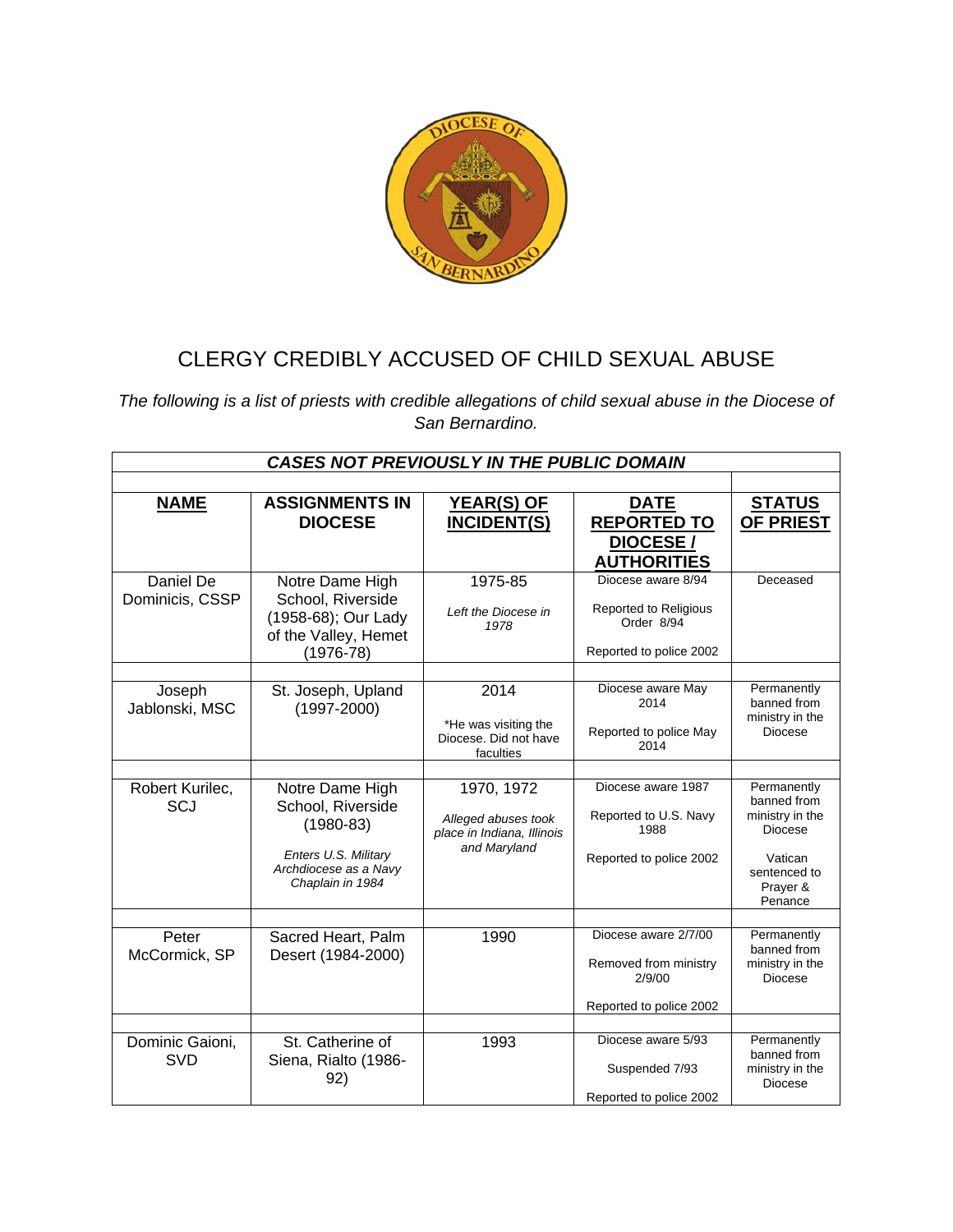| <b>NAME</b>           | <b>ASSIGNMENTS IN</b><br><b>DIOCESE</b>                                                                                                                                                                                                         | <b>YEAR(S) OF</b><br><b>INCIDENT(S)</b> | <b>DATE</b><br><b>REPORTED TO</b><br><b>DIOCESE/</b><br><b>AUTHORITIES</b>                                                          | <b>STATUS</b><br><b>OF PRIEST</b>                                                                             |  |  |
|-----------------------|-------------------------------------------------------------------------------------------------------------------------------------------------------------------------------------------------------------------------------------------------|-----------------------------------------|-------------------------------------------------------------------------------------------------------------------------------------|---------------------------------------------------------------------------------------------------------------|--|--|
|                       | <b>CASES PREVIOUSLY IN THE PUBLIC DOMAIN # 2002 - Present</b>                                                                                                                                                                                   |                                         |                                                                                                                                     |                                                                                                               |  |  |
| Roberto Barco         | San Salvador, Colton<br>(2009); St. Louis,<br>Cathedral City (2011-<br>2014)<br>*Incardinated in Diocese<br>of Chascomus.<br>Argentina                                                                                                          | 2009-2010                               | Diocese aware 4/25/16<br>Reported to Police<br>4/25/16<br><b>Removed from Ministry</b><br>in Archdiocese of Los<br>Angeles May 2016 | Permanently<br>banned from<br>ministry in the<br>Diocese of SB<br>Returned to<br>home Diocese<br>in Argentina |  |  |
|                       |                                                                                                                                                                                                                                                 |                                         |                                                                                                                                     |                                                                                                               |  |  |
| <b>Alex Castillo</b>  | St. Anthony, San<br>Bernardino (1988-89);<br>Diocesan Diaconate<br><b>Hispanic Ministry</b><br>(1991-96); St.<br>Catherine of Siena,<br>Rialto (2000-03); Our<br>Lady of Guadalupe,<br>Ontario (2003-09); St.<br>George, Ontario<br>$(2006-07)$ | 2009                                    | Diocese aware 6/24/10<br>Reported to Police<br>6/24/10<br>Removed from ministry<br>6/25/10                                          | Removed from<br>the priesthood                                                                                |  |  |
|                       |                                                                                                                                                                                                                                                 |                                         | Diocese aware 11/12/10                                                                                                              |                                                                                                               |  |  |
| <b>Robert Donat</b>   | St. Bernardine, San<br>Bernardino (1977); St.<br>Anne, San Bernardino<br>(1979); Aquinas High<br>School, San<br>Bernardino (1969-<br>1993); Our Lady of<br>Lourdes, Montclair<br>$(1993 - 2006)$                                                | 1984                                    | Reported to Police<br>11/13/10<br>Was retired @ time of<br>allegation<br>Faculties removed<br>9/12/11                               | Permanently<br>banned from<br>ministry in the<br>Diocese<br>Vatican<br>sentenced to<br>Prayer &<br>Penance    |  |  |
| Timothy Keppel,<br>CR | St. Joseph, Fontana<br>$(1977-80);$<br>Resurrection, Fontana<br>(1984-87); Our Lady<br>of the Lake, Lake<br>Arrowhead (1997-<br>2009), St. John XXIII,<br>Fontana (2009); Our<br>Lady of the Desert,<br>Apple Valley (2010-<br>2012)            | 1976-79                                 | Diocese aware 8/24/12<br><b>Reported to Police</b><br>8/24/12<br>Suspended 8/25/12                                                  | Permanently<br>banned from<br>ministry in the<br>Diocese                                                      |  |  |
| Louis Perreault,      | Our Lady of the                                                                                                                                                                                                                                 | 1990-92                                 | Diocese aware Sept.                                                                                                                 | Permanently                                                                                                   |  |  |
| <b>CSSP</b>           | Valley, Hemet (1986-<br>95)                                                                                                                                                                                                                     |                                         | 2011<br>Reported to Police Sept.<br>2011<br>Was retired w/out<br>faculties                                                          | banned from<br>ministry in the<br>Diocese                                                                     |  |  |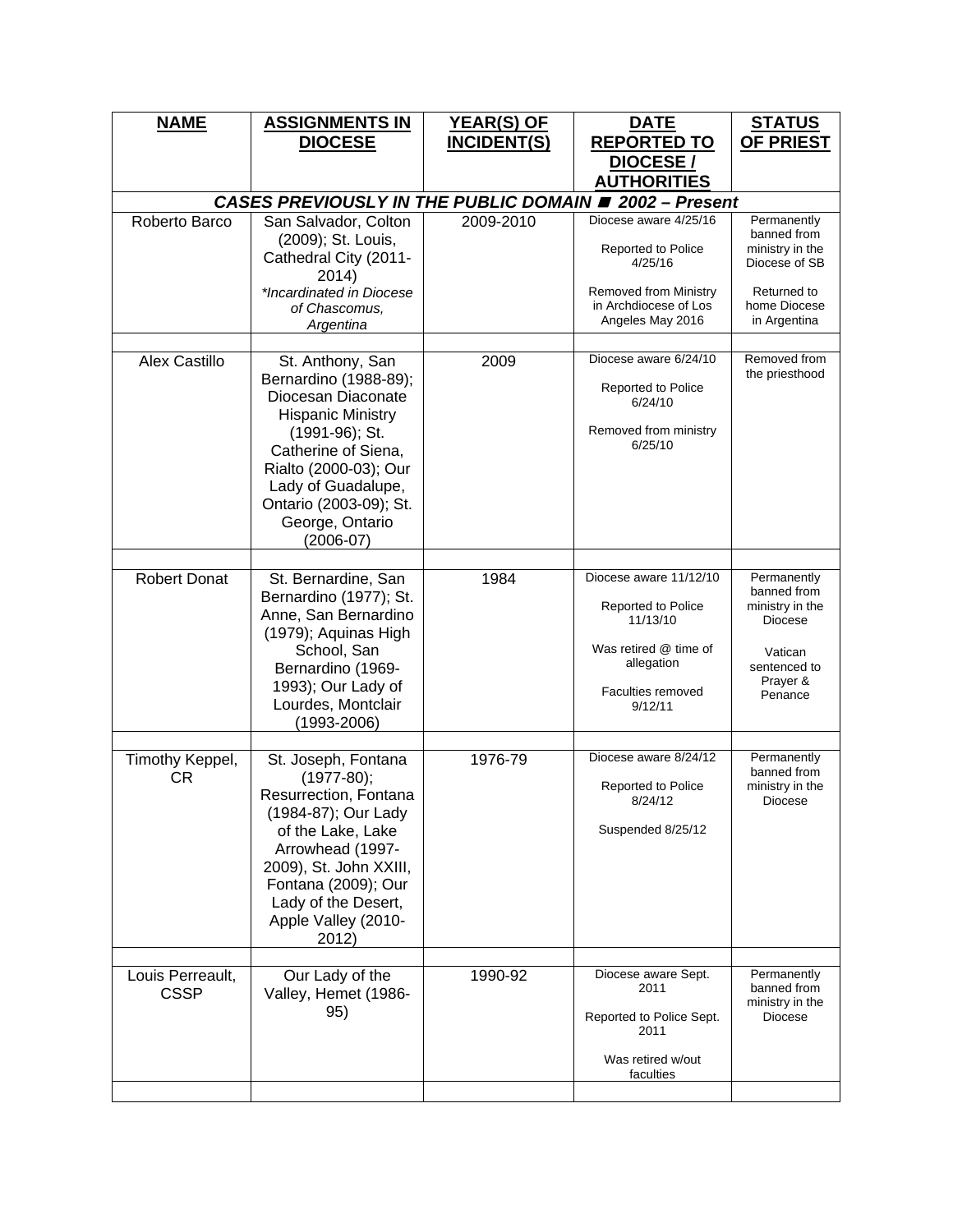| <u>NAME</u>        | <b>ASSIGNMENTS IN</b><br><b>DIOCESE</b>                                                                                                                                                                                                                                                                                                          | <u>YEAR(S) OF</u><br><b>INCIDENT(S)</b> | <u>DATE</u><br><b>REPORTED TO</b><br>DIOCESE/<br><b>AUTHORITIES</b>  | <u>STATUS</u><br><b>OF PRIEST</b> |
|--------------------|--------------------------------------------------------------------------------------------------------------------------------------------------------------------------------------------------------------------------------------------------------------------------------------------------------------------------------------------------|-----------------------------------------|----------------------------------------------------------------------|-----------------------------------|
|                    | CASES PREVIOUSLY IN THE PUBLIC DOMAIN # 1978-2002                                                                                                                                                                                                                                                                                                |                                         |                                                                      |                                   |
| Gustavo Benson     | Our Lady of<br>Guadalupe, San<br>Bernardino (1977-78);<br>San Salvador, Colton<br>(1978); Immaculate<br>Conception, Colton<br>(1983-85); St. Joseph,<br>Barstow (1985-87)                                                                                                                                                                        | 1978, 1985-86                           | Diocese aware 12/86<br>Arrested 1/87                                 | Removed from<br>the priesthood    |
| Jesus<br>Dominguez | St. Edward, Corona<br>(1983-84); Our Lady<br>of Soledad, Coachella<br>(1984-87); St. James,<br>Perris (1987-91); Our<br>Lady of Guadalupe,<br>Chino (1991)                                                                                                                                                                                       | 1983, 1988                              | Diocese aware 1988<br>Removed from ministry<br>1993<br>Arrested 2001 | Removed from<br>the priesthood    |
| Rudi Gil           | St. Edward, Corona<br>(1985-87); Our Lady<br>of Guadalupe, Ontario<br>(1987-89); St.<br>Frances of Rome,<br>Lake Elsinore (1989-<br>93)                                                                                                                                                                                                          | 1987                                    | Diocese aware 6/87<br>Suspended 1993<br>Reported to police 2002      | Removed from<br>the priesthood    |
| J. Ernest Hayes    | St. George, Ontario<br>(1961-65); Our Lady of<br>Perpetual Help, Indio<br>(1965-67); St. Mel,<br>Norco (1974-76); Our<br>Lady of Perpetual<br>Help, Riverside (1976-<br>77); St. Anne, San<br>Bernardino (1977-84);<br>St. Bernardine<br>Medical Center, San<br>Bernardino (1988)<br><b>Christ the Good</b><br>Shepherd, Adelanto<br>$(1989-90)$ | 1978-83, 1981,<br>1987                  | Diocese aware 6/87<br><b>Died 1990</b><br>Reported to police 2002    | Deceased                          |
|                    |                                                                                                                                                                                                                                                                                                                                                  |                                         |                                                                      |                                   |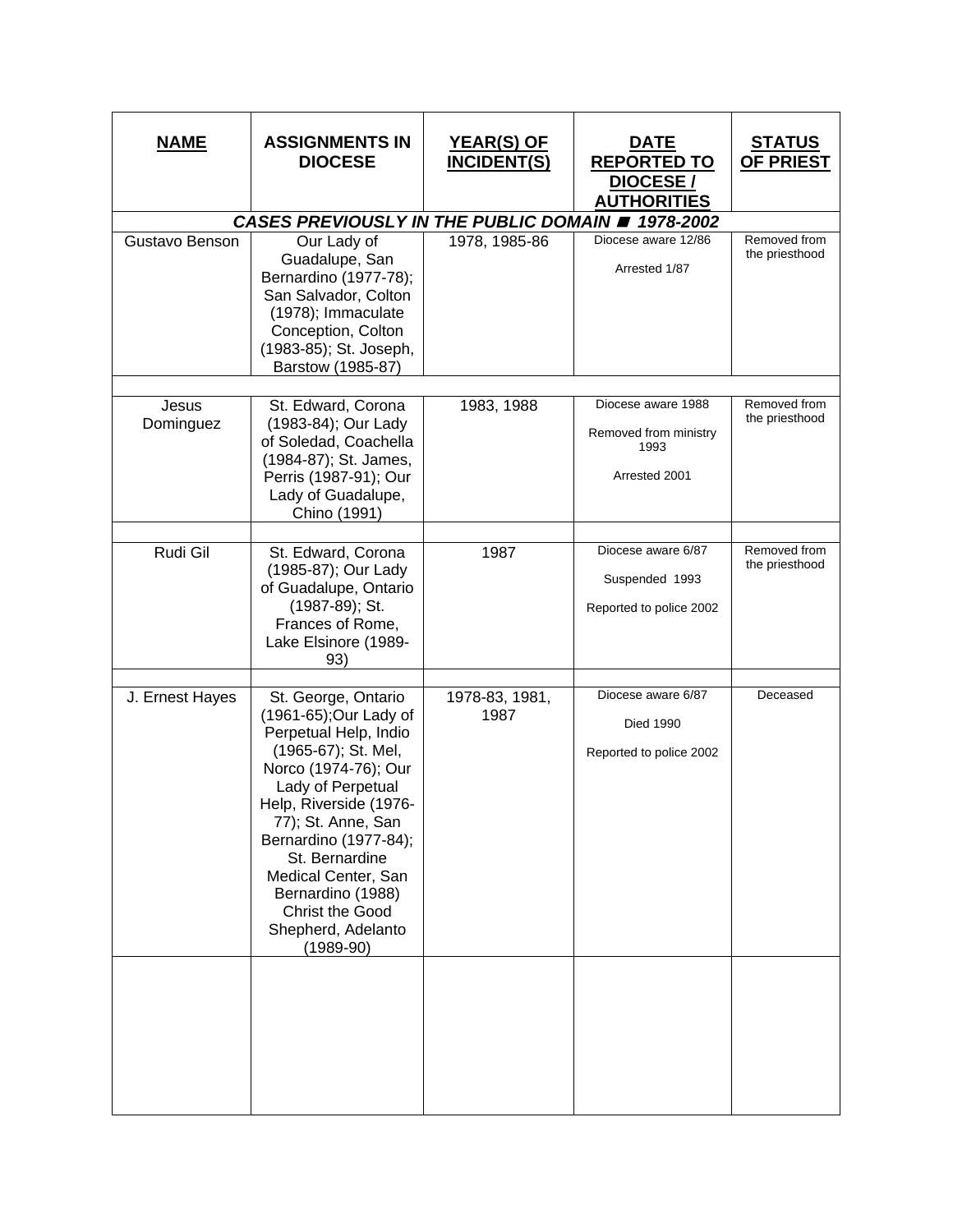| <b>NAME</b>                  | <b>ASSIGNMENTS IN</b><br><b>DIOCESE</b>                                                                                                                                                             | <b>YEAR(S) OF</b><br><b>INCIDENT(S)</b> | <b>DATE</b><br><b>REPORTED TO</b>                                                                              | <b>STATUS</b><br><b>OF PRIEST</b>                        |
|------------------------------|-----------------------------------------------------------------------------------------------------------------------------------------------------------------------------------------------------|-----------------------------------------|----------------------------------------------------------------------------------------------------------------|----------------------------------------------------------|
|                              |                                                                                                                                                                                                     |                                         | DIOCESE/<br><b>AUTHORITIES</b>                                                                                 |                                                          |
| Malachy McGinn               | <b>Blessed Sacrament,</b><br>29 Palms (1972-74);<br>Our Lady of the<br>Assumption, San<br>Bernardino (1974-81);<br>St. Margaret Mary,<br>Chino (1981-85); St.<br>Theresa, Palm<br>Springs (1985-97) | 1969, 1981                              | Priest deceased in 1997<br>Diocese aware 2002                                                                  | Deceased                                                 |
| Paul Nguyen                  | St. Francis de Sales,                                                                                                                                                                               | 1993                                    | Diocese aware 2/2/93                                                                                           | Left Diocese in                                          |
|                              | Riverside (1992-93)<br>*Incardinated in Diocese                                                                                                                                                     |                                         | Suspended 2/5/93                                                                                               | 1993;<br>whereabouts<br>unknown                          |
|                              | of Oslo, Norway                                                                                                                                                                                     |                                         | Reported to police 2/5/93                                                                                      |                                                          |
| Anthony<br>Rodrigue          | Our Lady of Perpetual<br>Help, Indio (1971-72);<br>St. Joseph, Barstow<br>(1972-73); St.<br>George, Ontario<br>(1977-81); St. Joseph<br>the Worker, Loma<br>Linda (1981-82)                         | 1978                                    | Arrested in 1979<br>Removed from ministry<br>1983<br>Laicized in 1992                                          | Deceased                                                 |
| <b>Charles Rourke</b>        | <b>Extern with faculties</b><br>(no parish<br>assignments)<br>Incardinated in Diocese<br>of Tuscon                                                                                                  | 1979                                    | Diocese aware 1979<br>Removed from ministry<br>1979<br>Reported to police 12/06                                | Deceased                                                 |
| Ed Ball, MSC                 | Diocesan Center for<br><b>Catholic Ministry</b><br>(1979); Diocesan<br>Dept. of Catechetical<br>and Theological<br>Formation (1980-89);<br>Our Lady of Fatima,<br>San Bernardino<br>$(1989-92)$     | 1979-86                                 | Diocese aware 9/92<br>Removed from ministry<br>9/92<br>Arrested 12/92                                          | Deceased                                                 |
| Joseph Fertal,<br><b>SVD</b> | St. Edward, Corona<br>$(1994 - 95)$                                                                                                                                                                 | 1995                                    | Diocese aware 8/95<br>Suspended 8/95<br>Reported to authorities<br>10/95                                       | Permanently<br>banned from<br>ministry in the<br>Diocese |
| Howard Melzer,<br>SCJ        | St. Matthew, Corona<br>$(1976-80)$                                                                                                                                                                  | 1976-80                                 | Diocese aware 10/17/93<br><b>Reported to Religious</b><br>Order for action 10/18/93<br>Reported to Police 2002 | Deceased                                                 |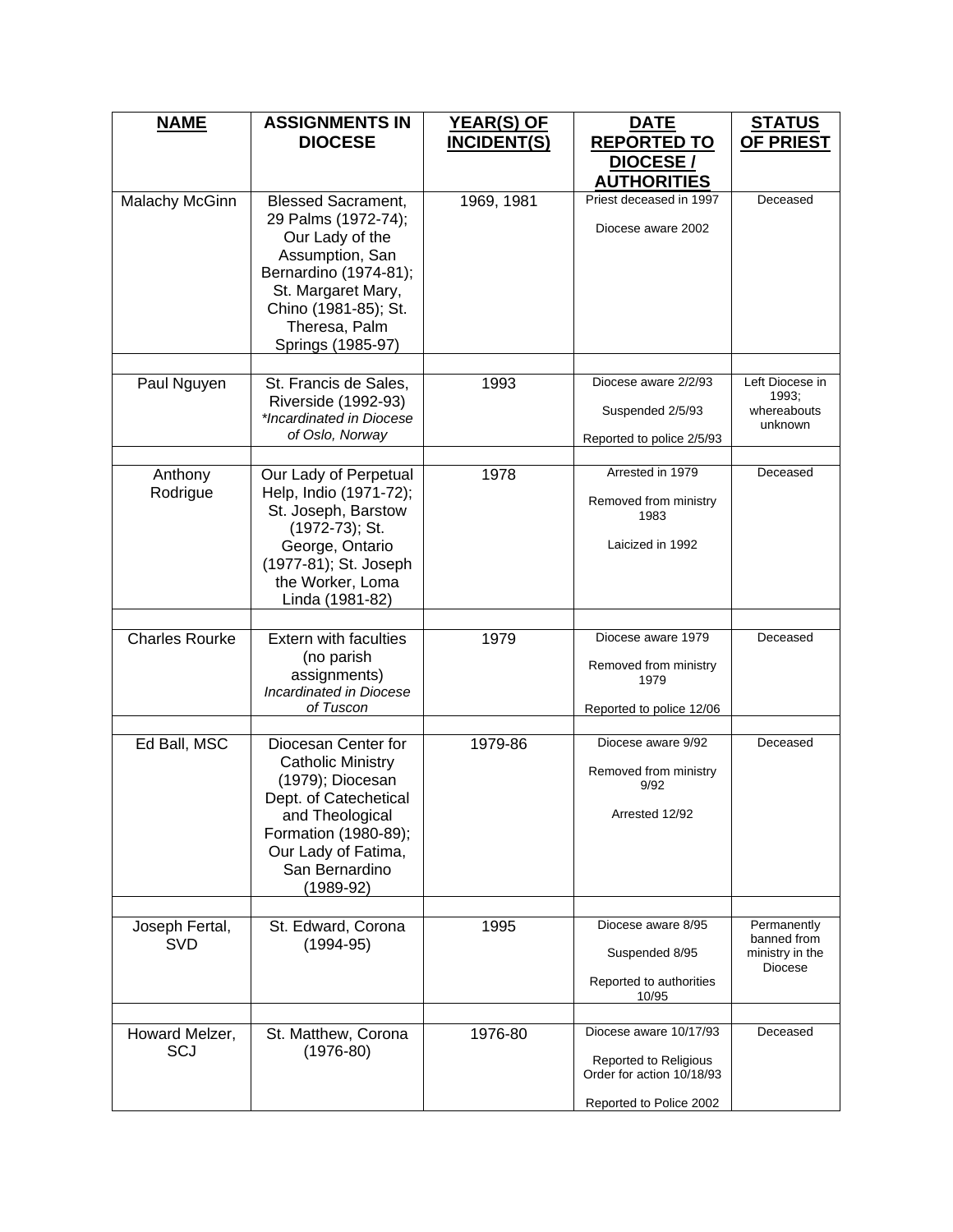| <b>NAME</b>                         | <b>ASSIGNMENTS IN</b><br><b>DIOCESE</b>                                                                                  | <b>YEAR(S) OF</b><br><b>INCIDENT(S)</b>                                    | <b>DATE</b><br><b>REPORTED TO</b>                                                            | <u>STATUS</u><br><b>OF PRIEST</b>                        |
|-------------------------------------|--------------------------------------------------------------------------------------------------------------------------|----------------------------------------------------------------------------|----------------------------------------------------------------------------------------------|----------------------------------------------------------|
|                                     |                                                                                                                          |                                                                            | <b>DIOCESE/</b><br><b>AUTHORITIES</b>                                                        |                                                          |
| *Carlos Rene<br>Rodriguez, C.M.     | No faculties; No<br>assignments                                                                                          | 1993                                                                       | Diocese aware May<br>2018                                                                    | Removed from<br>the priesthood<br>(1998)                 |
|                                     |                                                                                                                          |                                                                            | Reported to Police Nov.<br>2018                                                              |                                                          |
| John Schmitz                        | Our Lady of the<br>Rosary Cathedral,<br>San Bernardino<br>$(1984 - 85)$<br>Incardinated in the<br>Archdiocese of Dubuque | 1985                                                                       | Told to leave Diocese<br>and reported to his home<br>diocese 4/85<br>Reported to Police 5/85 | Deceased                                                 |
| Paul Shanley                        | Extern w/faculties (no<br>parish assignments)<br>Incardinated in the<br>Archdiocese of Boston                            | 1990                                                                       | Diocese aware Feb.<br>2002<br>Reported to Police<br>Feb. 2002                                | Removed from<br>the priesthood                           |
| Bernard Waltos,<br>O.F.M.<br>CONV.  | Queen of Angels,<br>Riverside (1981-1991)                                                                                | 1984-90                                                                    | Diocese aware January<br>1994 (priest was<br>deceased)                                       | Deceased                                                 |
|                                     | CASES PREVIOUSLY IN THE PUBLIC DOMAIN # 1978-2002                                                                        |                                                                            |                                                                                              |                                                          |
|                                     | ALLEGATIONS OUTSIDE THE DIOCESE RE: PRIESTS WHO LATER SERVED IN DIOCESE                                                  |                                                                            |                                                                                              |                                                          |
| Fidencio Silva-<br>Flores, M.S.p.S. | St. Philip Neri,<br>Lenwood (1998)                                                                                       | 1979-85, 1995<br>Alleged abuses took<br>place in Oxnard, CA<br>Lynwood, CA | Diocese aware Nov.<br>1998<br>Removed Nov. 1998                                              | Permanently<br>banned from<br>ministry in the<br>Diocese |
|                                     |                                                                                                                          |                                                                            |                                                                                              |                                                          |
| Ponciano<br>Ramos, SVD              | St. Martha, Murrieta<br>(1996-97); St. Mary of<br>the Valley, Yucca<br>Valley (1998-2002)                                | 1993<br>Alleged abuse took<br>place in Indiana                             | Diocese aware Apr. 2002<br>Removed from Ministry<br>Apr. 2002                                | Permanently<br>banned from<br>ministry in the<br>Diocese |
|                                     |                                                                                                                          |                                                                            |                                                                                              |                                                          |
| Esteban Trujillo,<br><b>OSA</b>     | No Faculties; No<br>Assignments; Was<br>residing with his family in<br>Diocese                                           | 1998, 2001<br>Alleged abuses took<br>place in Mexico                       | Diocese aware June<br>2002<br>Removed June 2002                                              | Permanently<br>banned from<br>ministry in the<br>Diocese |
| Joseph Bell, OSB                    | St. Peter and St. Paul,<br>Alta Loma (1985-86)                                                                           | 1960s-70s                                                                  | Diocese aware Dec.<br>1985                                                                   | Deceased                                                 |
|                                     |                                                                                                                          | Alleged abuses took<br>place in Indiana,<br>Kentucky, New York             | Priest Deceased Jan.<br>1987                                                                 |                                                          |
|                                     |                                                                                                                          |                                                                            | Reported to police 2006                                                                      |                                                          |
| Ruben Garcia                        | Our Lady of<br>Guadalupe, Chino<br>$(1986-87)$<br>*Incardinated in Diocese of<br>Tijuana, Mexico                         | 1981<br>Alleged abuse took<br>place in Idaho                               | Diocese aware Apr. 1986<br><b>Priest leaves Diocese</b><br>Feb. 1987                         | Deceased                                                 |
|                                     |                                                                                                                          |                                                                            | Reported to police 2006                                                                      |                                                          |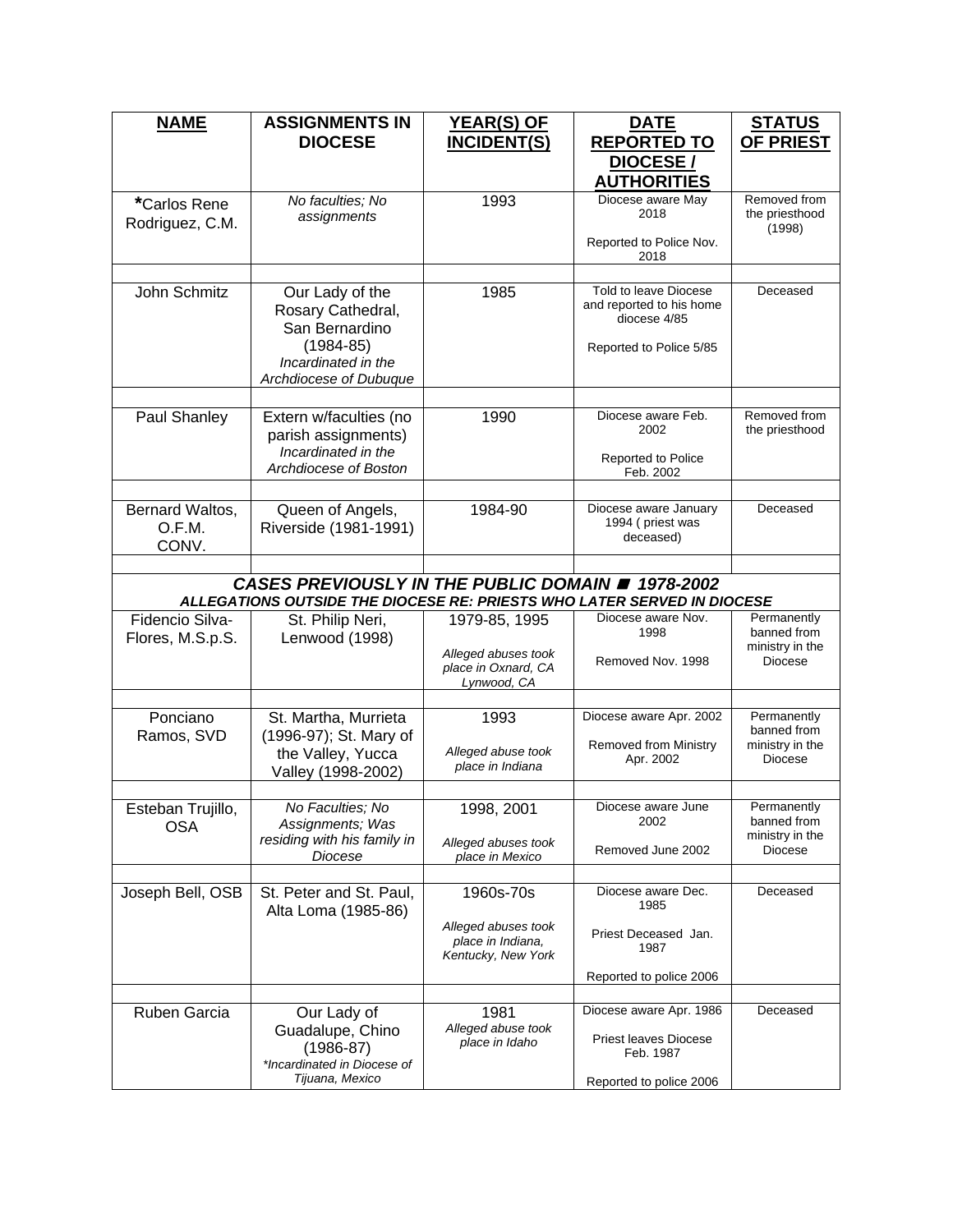| <u>NAME</u>      | <b>ASSIGNMENTS IN</b><br><b>DIOCESE</b>                                                                                        | <u>YEAR(S) OF</u><br><b>INCIDENT(S)</b>                            | <b>DATE</b><br><b>REPORTED TO</b>        | <u>STATUS</u><br><b>OF PRIEST</b> |
|------------------|--------------------------------------------------------------------------------------------------------------------------------|--------------------------------------------------------------------|------------------------------------------|-----------------------------------|
|                  |                                                                                                                                |                                                                    | DIOCESE/<br><b>AUTHORITIES</b>           |                                   |
| John Haberthier  | St. Francis de Sales,<br>Riverside (1979-80);                                                                                  | 1973                                                               | Diocese aware Oct. 2006                  | Deceased                          |
|                  | Our Lady of the<br>Valley, Hemet (1982-                                                                                        | Alleged abuse took<br>place in Whittier, CA                        | Reported to police Dec.<br>2006          |                                   |
|                  | 87)                                                                                                                            |                                                                    |                                          |                                   |
| **Gregory        | Queen of Angels,                                                                                                               | 1964, 1973-74                                                      | Left Diocese 1983                        | Deceased                          |
| Kareta, OFM      | Riverside (1978-81);<br>Franciscan Center,                                                                                     | Alleged abuses took                                                | Arrested Jan. 2003                       |                                   |
|                  | <b>Newberry Springs</b><br>(1979-80); St.<br>Thomas the Apostle,                                                               | place in Hermosa<br>Beach, CA and Pismo<br>Beach, CA, respectively | Diocese aware Feb.<br>2003               |                                   |
|                  | Riverside (1981-82)                                                                                                            |                                                                    |                                          |                                   |
| Terrence Reilly, | Notre Dame High                                                                                                                | 1983                                                               | Diocese aware May                        | Deceased                          |
| <b>OP</b>        | School, Riverside                                                                                                              |                                                                    | 1993                                     |                                   |
|                  | $(1988-93)$                                                                                                                    | Alleged abuse took<br>place in Eugene, OR                          | <b>Priest leaves Diocese</b><br>May 1993 |                                   |
|                  |                                                                                                                                |                                                                    | Reported to police 2006                  |                                   |
| James Stauber    | St. Adelaide, Highland                                                                                                         | 1970                                                               | Diocese aware Feb.<br>1993               | Deceased                          |
|                  | (1982); Our Lady of<br>the Assumption, San                                                                                     | Alleged abuse took                                                 | Removed Feb. 1993                        |                                   |
|                  | Bernardino (1982-83);<br>Immaculate                                                                                            | place in St. Louis, MO                                             | Reported to police 2006                  |                                   |
|                  | Conception, Colton                                                                                                             |                                                                    |                                          |                                   |
|                  | (1983-84); St.<br>Catherine of                                                                                                 |                                                                    |                                          |                                   |
|                  | Alexandria, Riverside                                                                                                          |                                                                    |                                          |                                   |
|                  | (1984-88, 90); St.<br>Edward, Corona                                                                                           |                                                                    |                                          |                                   |
|                  | (1988-90); St. John,<br>Rubidoux (1991-93)                                                                                     |                                                                    |                                          |                                   |
|                  |                                                                                                                                |                                                                    |                                          |                                   |
|                  | CASES PREVIOUSLY IN THE PUBLIC DOMAIN # 1978-2002<br>ALLEGATIONS FOR WHICH SETTLEMENTS WERE PAID, BUT CREDIBILITY NOT VERIFIED |                                                                    |                                          |                                   |
|                  | St. Edward, Corona                                                                                                             | 1988-89                                                            | Diocese aware 2002                       | Permanently                       |
| Saul Ayala       | (1982-84); St. Joseph,                                                                                                         |                                                                    | Removed from ministry                    | banned from<br>ministry in the    |
|                  | Barstow (1984-86);<br>Our Lady of                                                                                              |                                                                    | 2002                                     | Diocese                           |
|                  | Guadalupe, San                                                                                                                 |                                                                    |                                          | Retired without                   |
|                  | Bernardino (1986-89);<br>The Sanctuary of Our                                                                                  |                                                                    |                                          | faculties                         |
|                  | Lady of Guadalupe,<br>Mecca (1991-97)                                                                                          |                                                                    |                                          |                                   |
|                  |                                                                                                                                |                                                                    |                                          |                                   |
|                  |                                                                                                                                |                                                                    |                                          |                                   |
|                  |                                                                                                                                |                                                                    |                                          |                                   |